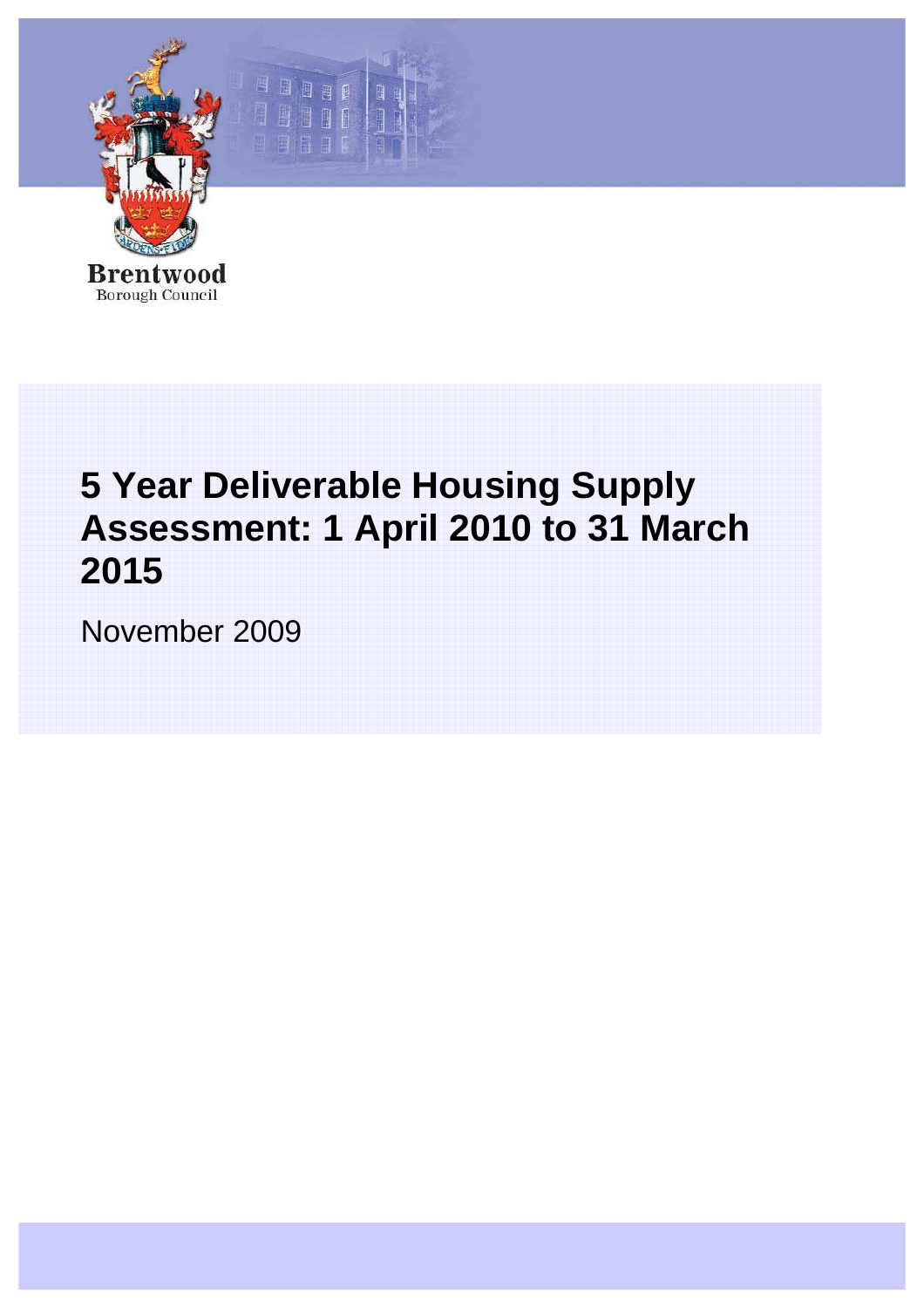| $\overline{1}$ |  |
|----------------|--|
|                |  |
|                |  |
|                |  |
| $\overline{2}$ |  |
|                |  |
|                |  |
|                |  |
|                |  |
| 3              |  |
| 4              |  |
|                |  |
| 5              |  |
| 6              |  |
|                |  |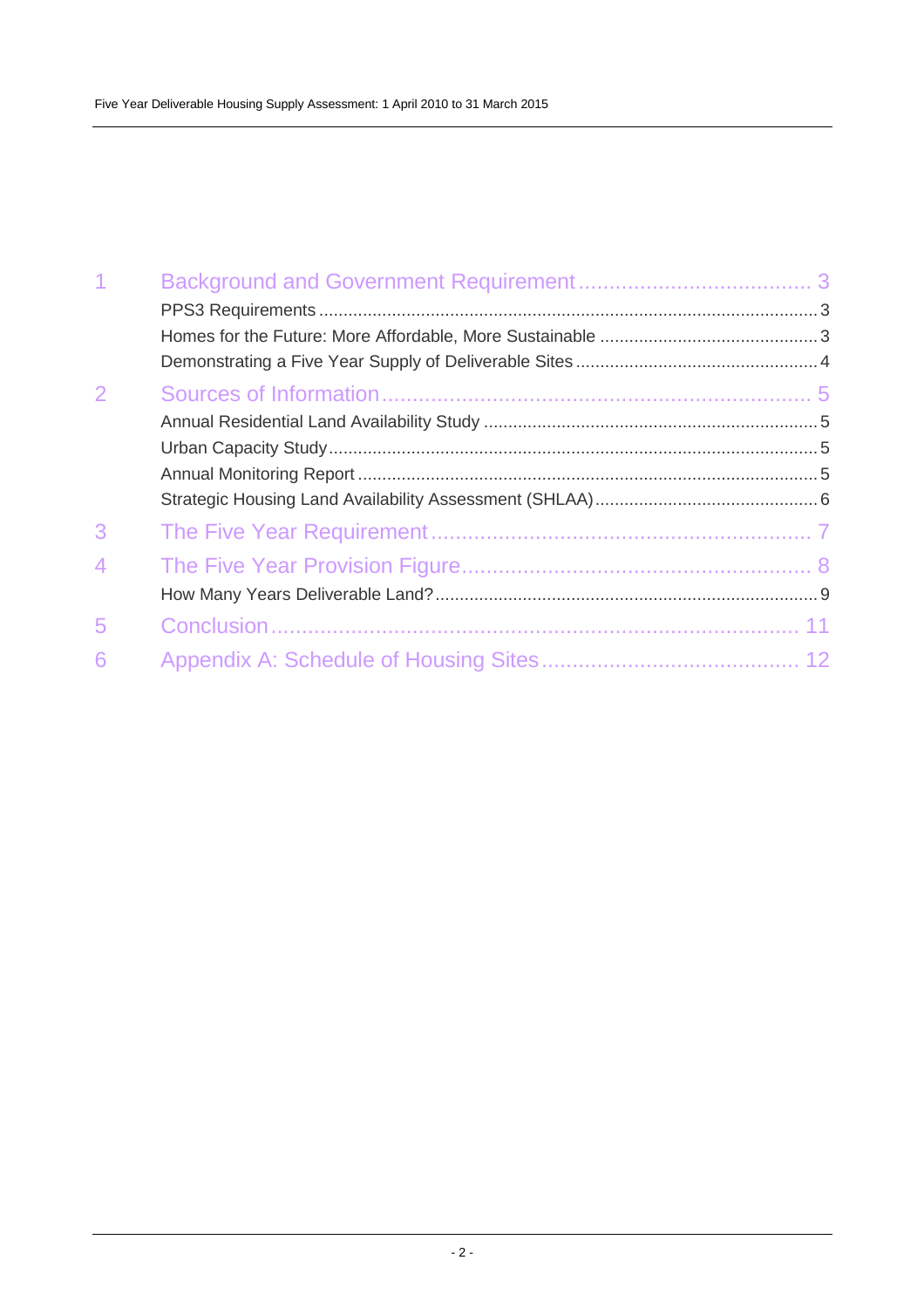## 1 Background and Government Requirement

#### PPS3 Requirements

- 1.1 Planning Policy Statement 3 (PPS3): Housing was published in November 2006 and sets out the Government's new and more responsive approach to land supply at the local level. There is a new focus on addressing affordability by increasing housing supply and driving up delivery. A top priority for Government is to ensure that land availability is not a constraint on the delivery of more homes.
- 1.2 PPS3 requires Local Planning Authorities to identify sufficient, specific, deliverable sites to deliver housing over the first five years of the relevant Local Development Document (paragraph 54). Prior to adopting Local Development Documents, the Council must demonstrate an up to date five year supply of deliverable housing. Where authorities cannot demonstrate a five year supply, PPS3 states that they should consider favourably planning applications for housing having regard to the policies contained in PPS3 (paragraph 71).
- 1.3 From 1st April 2007 Local Planning Authorities are required by Government to assess and demonstrate the extent to which existing plans already fulfil the requirement set out in PPS3 to identify and maintain a rolling five year supply of deliverable land for housing (paragraphs 7, 8 and 68-74).
- 1.4 In determining the five year land supply, PPS3 states that unless the local planning authority can provide robust evidence of genuine local circumstances that prevent sites being specified, no allowance for windfalls should be included within the supply.

#### Homes for the Future: More Affordable, More **Sustainable**

- 1.5 The Housing Green Paper, 'Homes for the future: more affordable, more sustainable' (July 2007), sets out Government proposals to deliver 3 million new homes nationally by 2020.
- 1.6 The Government expects Local Authorities to do more to bring forward suitable developable land for housing and provides incentives in the form of a New Housing and Planning Delivery Grant (HPDG). From 2008, the new Housing and Planning Delivery Grant will reward the delivery of both new housing on the ground, and the identification of at least five years worth of sites ready for development and a further 10 years worth in plans as required by planning policy. The new grant will be paid to those local authorities that meet their agreed development timetables for new housing, based upon the requirements set out in PPS3.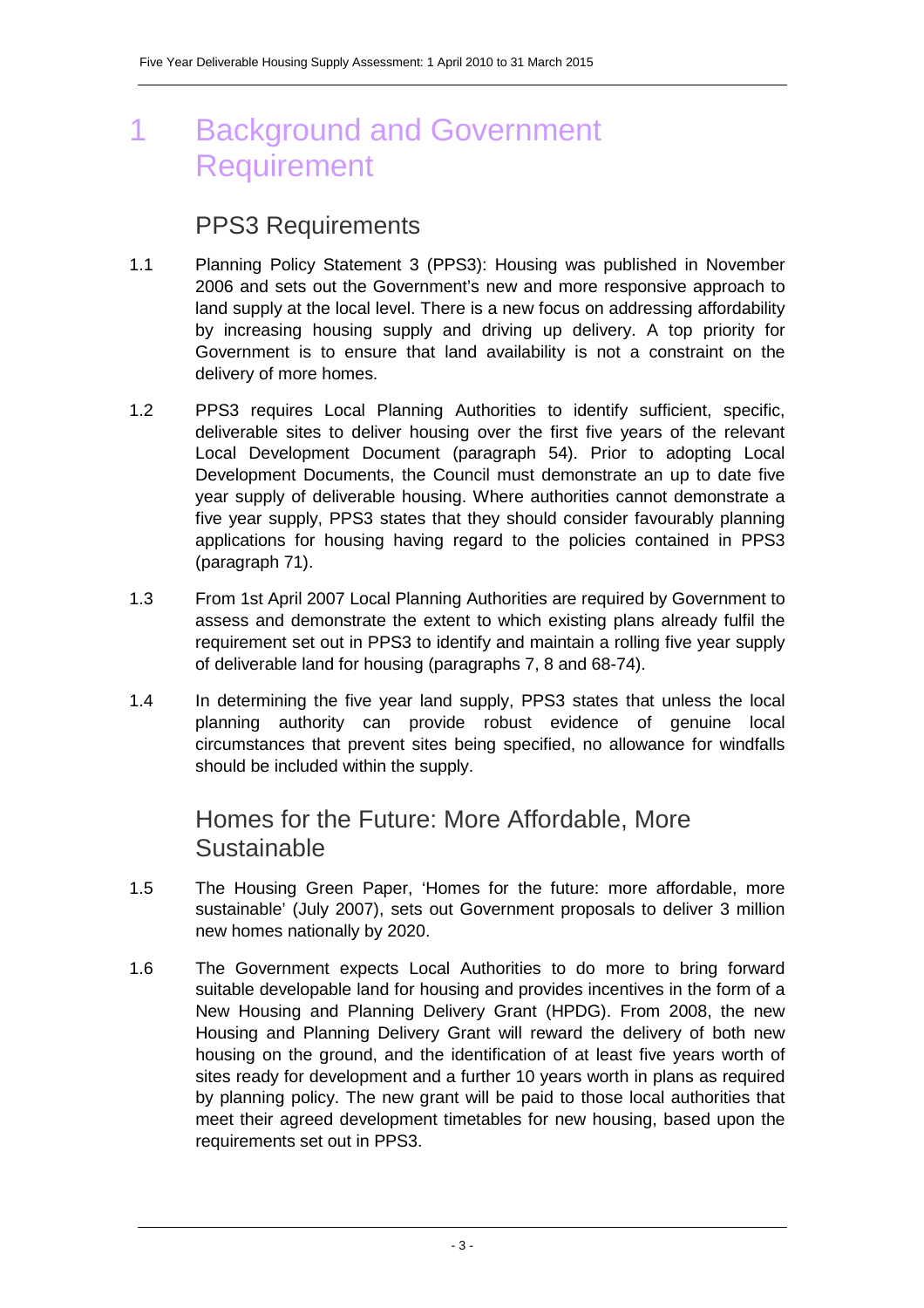1.7 If a local authority cannot demonstrate that it has an up to date five year supply of deliverable sites, planning applications for development on other sites should be considered favourably. If applications relate to sites that are allocated in the overall land supply, but which are not yet in the up to date five year supply, local authorities should still consider whether granting planning permission would undermine achievements of their policy objectives.

#### Demonstrating a Five Year Supply of Deliverable **Sites**

- 1.8 The Department for Communities and Local Government (DCLG) have produced guidance on how to assess a five year supply. The guidance sets out three main stages to consider when assessing supply, as follows:
	- 1. Identify the housing provision to be delivered over the following five years;
	- 2. Identify sites that have potential to deliver housing over the five year period, including:
		- a) Housing allocations in the Development Plan,
		- b) Sites that have planning permission (outline or full planning permission that have not been implemented),
		- c) Specific, unallocated brownfield sites that have the potential to make a significant contribution to housing delivery during the five year period; and,
	- 3. Assess deliverability of potential sites in terms of paragraph 54 of PPS3.
- 1.9 This paper sets out an assessment of whether or not there is a five year supply of deliverable housing land within the Brentwood Borough.
- 1.10 Specific sites are identified that the Council considers are likely to contribute to the delivery of the five years provision. Included are sites already under construction but not yet complete, those with planning permission but where building work has not yet commenced; sites allocated in the Replacement Local Plan; and sites that have potential to come forward for development within the next five years where there is a realistic expectation that development will take place, as identified in the Council's Urban Capacity Study.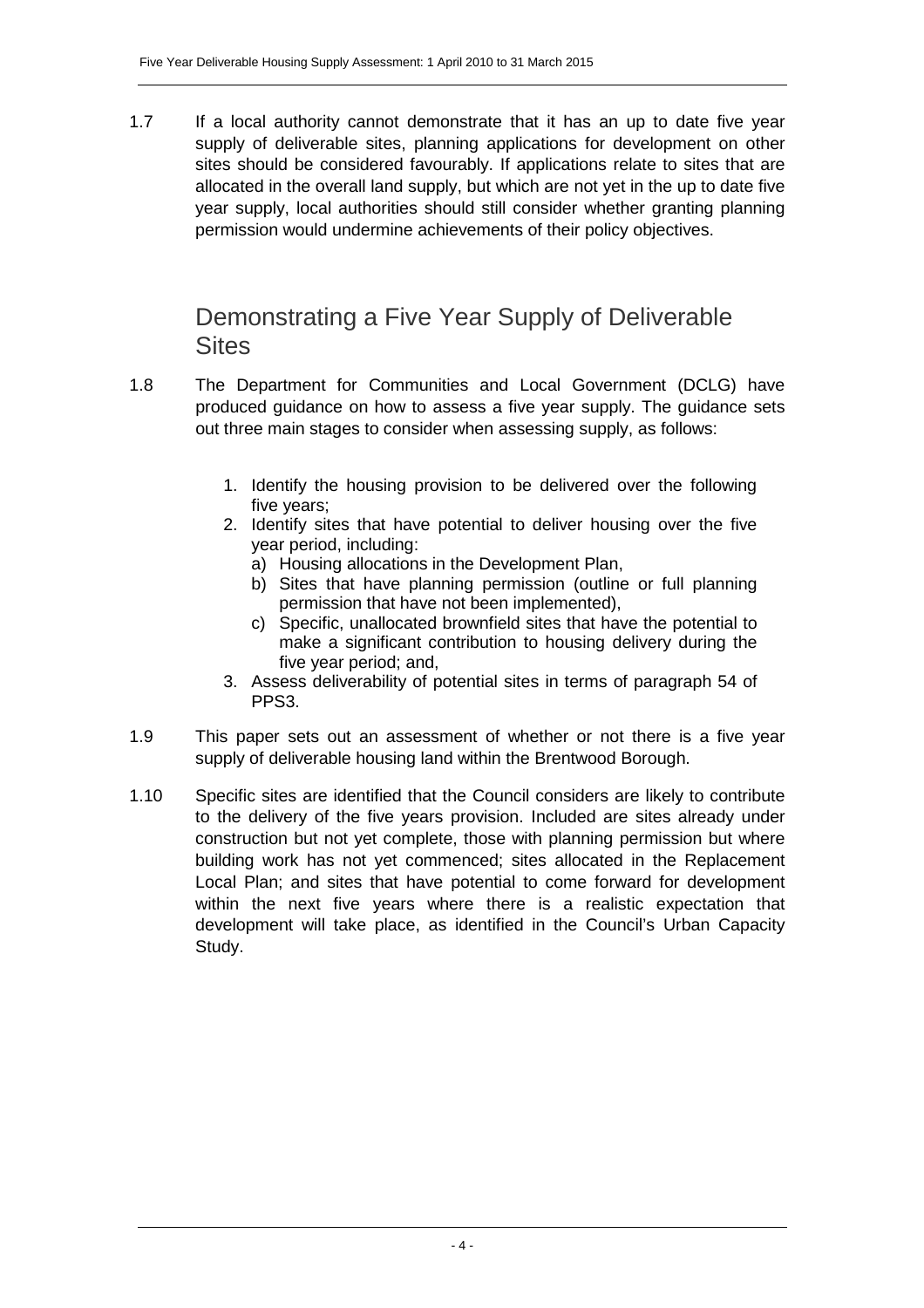# 2 Sources of Information

### Annual Residential Land Monitor

- 2.1 The Residential Land Monitor is carried out annually on behalf of the Council by Essex County Council as part of a Service Level Agreement (SLA) to monitor and review planning permissions within the Borough.
- 2.2 Detailed information provided within the study is needed for the purposes of the Annual Monitoring Report (AMR) (see PPG12 paragraphs 2.17-2.23). Information includes all planning applications made within the monitoring year for residential development and lists any residential unit gain or loss. Sites fully completed within the year are removed leaving only those sites which have not started or are under construction for the next monitoring year.

### Urban Capacity Study

- 2.3 The previous Planning Policy Guidance Note (PPG) 3 advised that all local authorities should undertake urban capacity studies, which would consider various options in relation to the density of development, mix of house types etc. The Urban Capacity Study is a tool in the Governments 'Plan, Monitor Manage' approach to guide and speed up future housing delivery.
- 2.4 The Brentwood Urban Capacity Study was undertaken in June 2002 (and subsequently updated annually) and assesses the total housing potential of the Borough in order to achieve greater efficiency in the use of Previously Developed Land (PDL) and buildings, and minimise the need for green field land.

### Annual Monitoring Report

- 2.5 The Planning and Compulsory Purchase Act 2004 (The Act) requires every local planning authority to make an annual report to the Secretary of State containing information on the monitoring of the current Local Development Plan. Monitoring these policies enables the assessment of whether objectives are being met in terms of the delivery of housing in line with policy targets.
- 2.6 The Council's fifth AMR was produced for the years 2008/2009. The housing section of the report sets out the large residential sites completed, those with unimplemented or uncompleted planning permissions, and those with potential as identified in the Urban Capacity Study. The appendices of the AMR show housing trajectories for these sites for the period 2001-2024.
- 2.7 The monitoring of the delivery of new housing against the Borough's agreed provision figures is one of the most important core output indicators. The housing trajectories have been used in producing the five year housing land supply.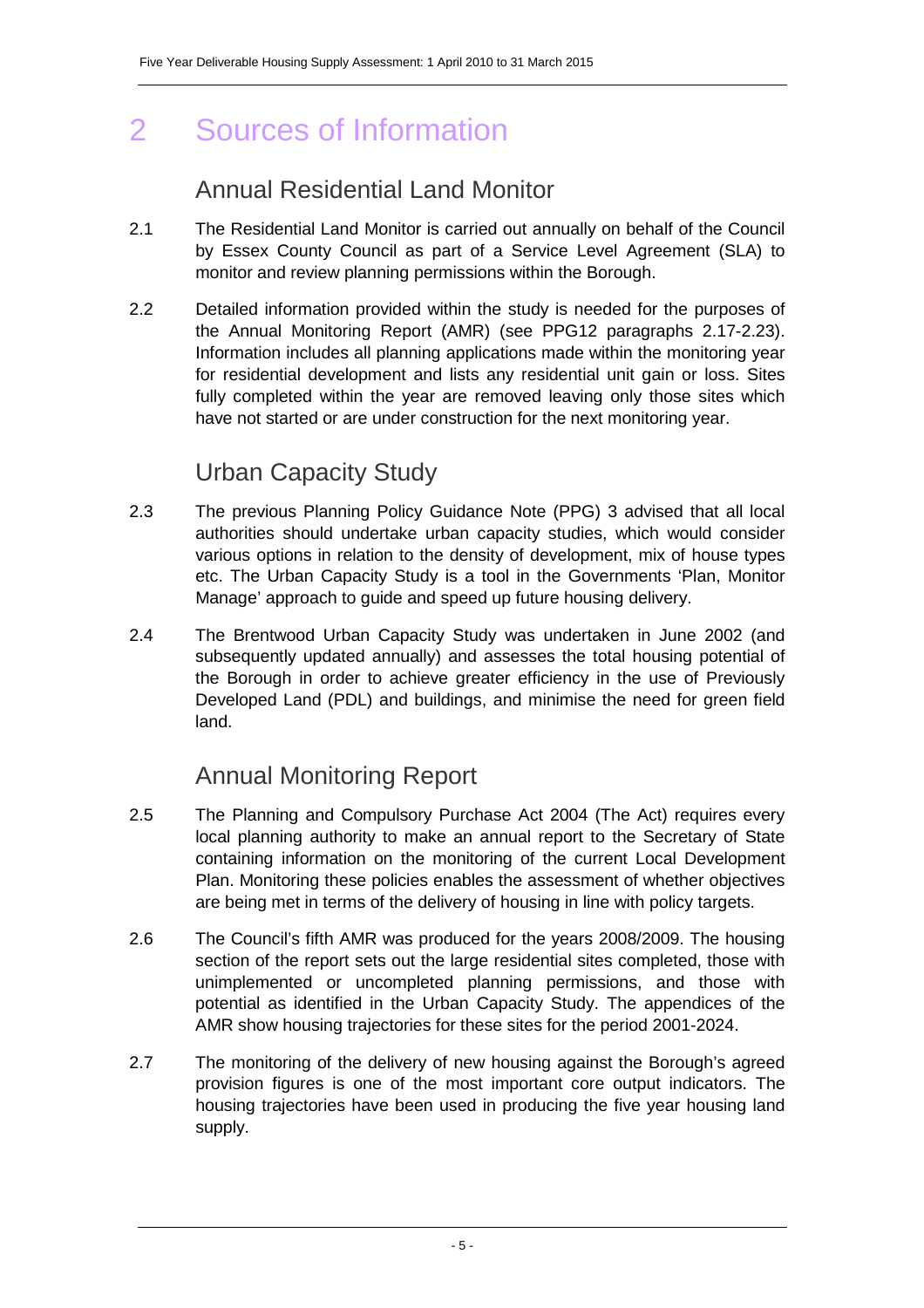Strategic Housing Land Availability Assessment (SHLAA)

- 2.8 Strategic Housing Land Availability Assessments (SHLAAs) are a requirement set out in PPS3 (Annex C), and are designed to supersede the Urban Capacity Study. According to DCLG practice guidance the primary role of the SHLAA is to:
	- Identify sites with potential for housing;
	- Assess their housing potential; and
	- Assess when they are likely to be developed.
- 2.9 The SHLAA should aim to identify sufficient specific sites for at least the first 10 years of a plan (minimum), from the anticipated date of its adoption, and ideally for longer than the whole 15 year plan period. Such an assessment is an important evidence source to inform plan-making, but does not in itself determine whether a site should be allocated for housing development. The assessment should not be a one-off study but would be updated regularly and be an integral part of the AMR process, although a comprehensive first assessment would need to form the basis.
- 2.10 The Council is currently in the process of completing its first SHLAA, which is due to be completed by April 2010.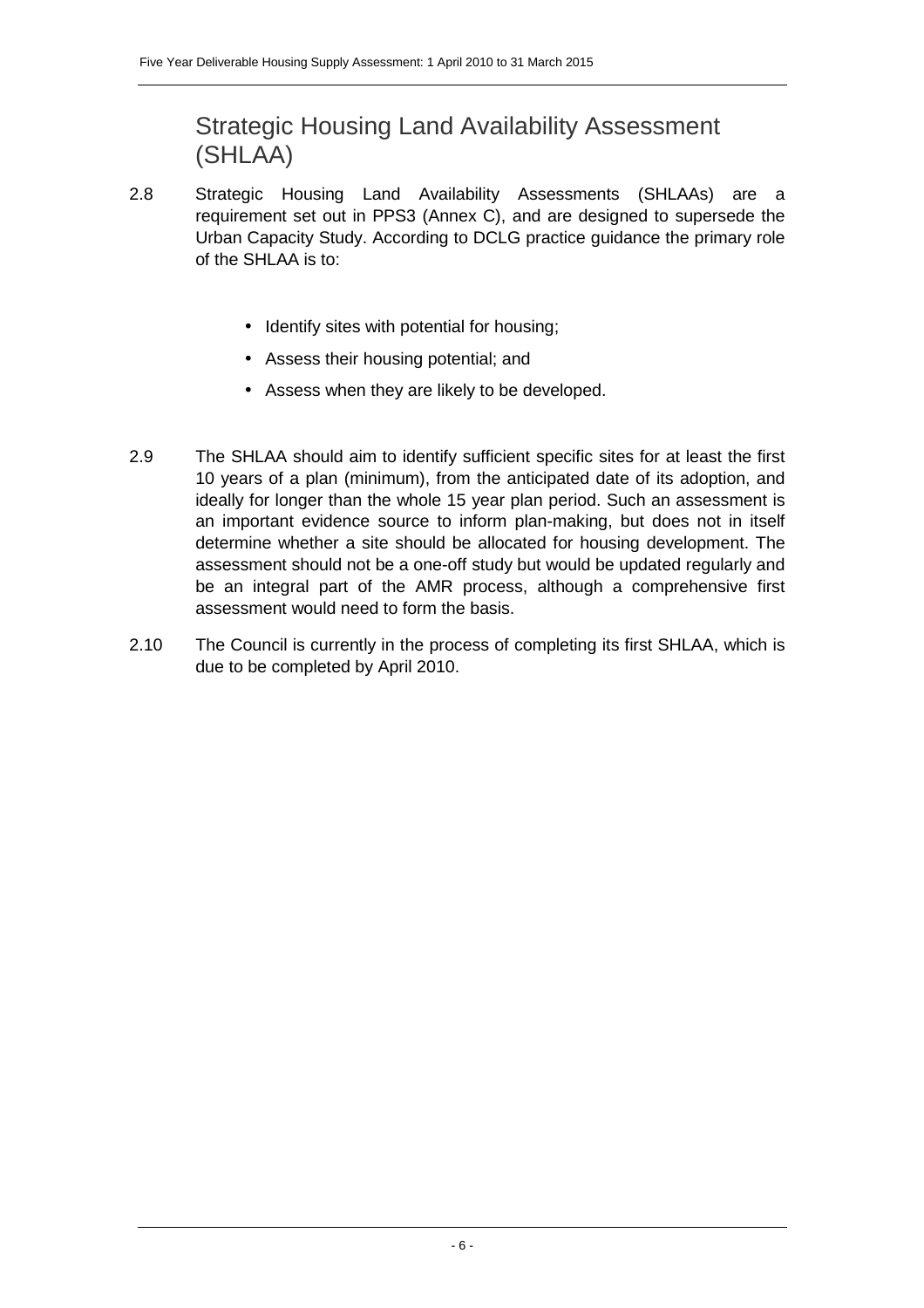# 3 The Five Year Requirement

- 3.1 The five year housing requirement is based on the housing provision figure set out in the strategic development plan. At present this is set out in the Regional Spatial Strategy (RSS), 2001-2021, which was approved by the Secretary of State in May 2008. The Approved RSS provides for a minimum of 3500 dwellings (net) to be built between 2001 and 2021, an average of 175 dwellings per year.
- 3.2 Table 1 sets out the housing provision figures as set out in the RSS (2001- 2021) and completions to date.
- 3.3 By April 2009, a total of 1631 dwellings were completed within the Borough, with a residual, therefore, of 1869 for the remaining RSS period, thereby requiring a reduced annual average of 156 dwellings.

| Table 1: Housing Requirement based on the Approved RSS 2001-2021 |                               |                                             |  |  |  |  |  |  |  |  |  |  |  |
|------------------------------------------------------------------|-------------------------------|---------------------------------------------|--|--|--|--|--|--|--|--|--|--|--|
|                                                                  | Number of<br><b>Dwellings</b> | Average<br><b>Dwellings</b><br>Per<br>Annum |  |  |  |  |  |  |  |  |  |  |  |
| RSS Housing Provision 2001-2021                                  | 3500                          | 175                                         |  |  |  |  |  |  |  |  |  |  |  |
| Net Completions 2001-2008                                        | 1631                          | 204                                         |  |  |  |  |  |  |  |  |  |  |  |
| <b>Residual RSS Provision 2008-2021</b>                          | 1869                          | 156                                         |  |  |  |  |  |  |  |  |  |  |  |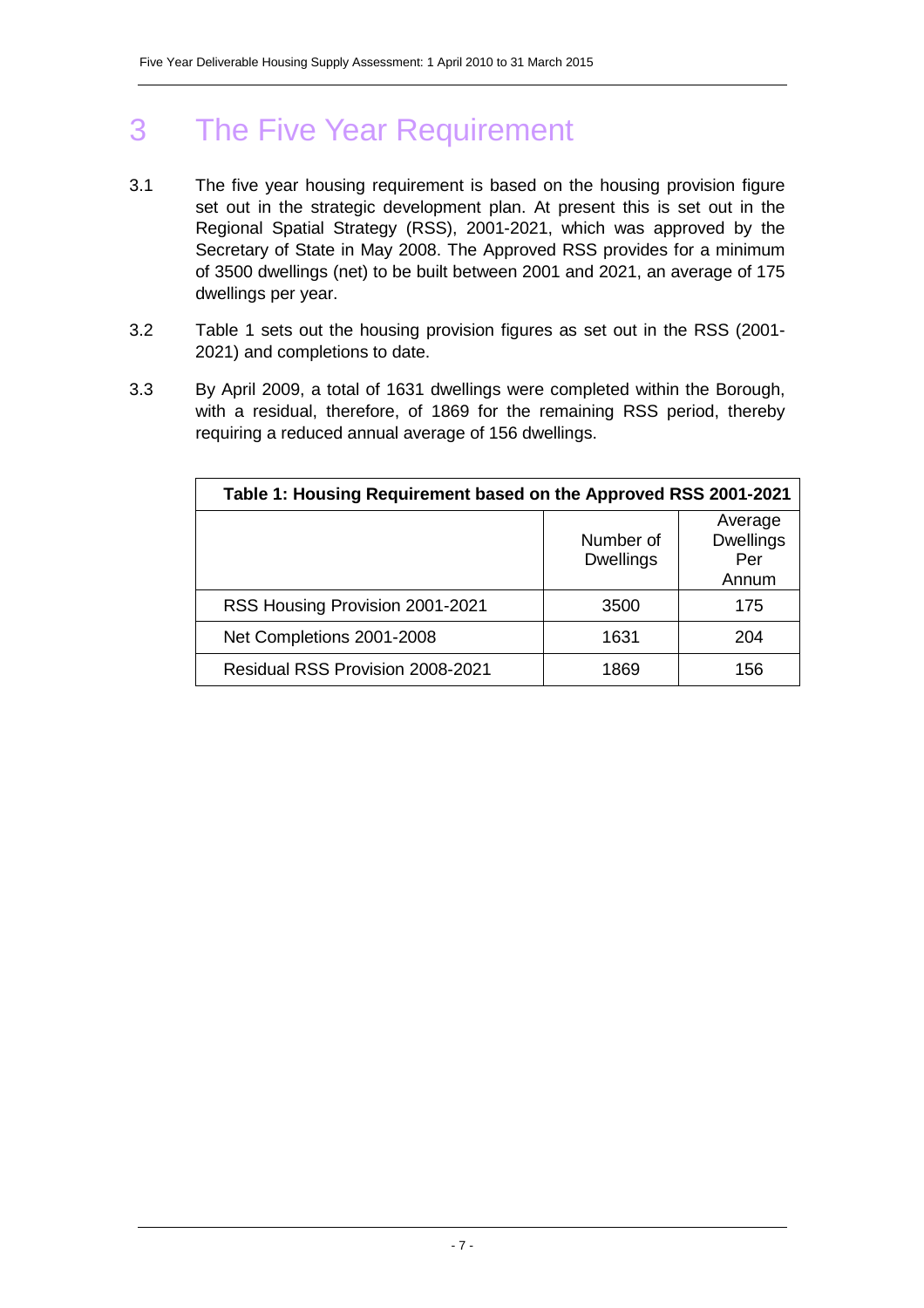# 4 The Five Year Provision Figure

- 4.1 According to advice published by DCLG in 'Demonstrating a 5 year supply of deliverable sites', in order to assess the deliverability of identified potential sites, PPS3 (paragraph 54) states three deliverability criteria that any deliverable site should meet:
	- $\bullet$  Be available the site is available now;
	- Be suitable the site offers a suitable location for development now and would contribute to the creation of sustainable, mixed communities; and
	- Be achievable there is a reasonable prospect that housing will be delivered on the site within 5 years.
- 4.2 The Council's five year provision figure is based on the assessment of potential sites against these three deliverability criteria. The following sets out how different deliverable site circumstances apply to the criteria:

#### **Available Land**

- Those sites under construction.
- Sites with a planning permission and/or Local Plan allocation,
- Where a developer is in ownership of the site or there is known developer interest, or is marketed for sale.

#### **Suitable Sites**

- Sites with Planning Permission and/or Local Plan allocation,
- Sites that are on Brownfield land that are allocated or acceptable for residential use
- Those sites that have potential to create sustainable and mixed used communities.

#### **Achievable Sites**

- A site that is under construction.
- Sites with no known ownership constraints,
- Sites where there are no known physical or environmental constraints,
- There are no planning conditions or section 106 agreements limiting development within the five year period.
- 4.3 The five year period is taken as the period beginning 1 April for the forthcoming year at the time of the assessment. The current five year period is, therefore, 1 April 2010 to 31 March 2015. The schedule of housing sites in Appendix A to this paper provides details of sites that make up the five year supply of deliverable sites. The schedule is summarised in Table 2 and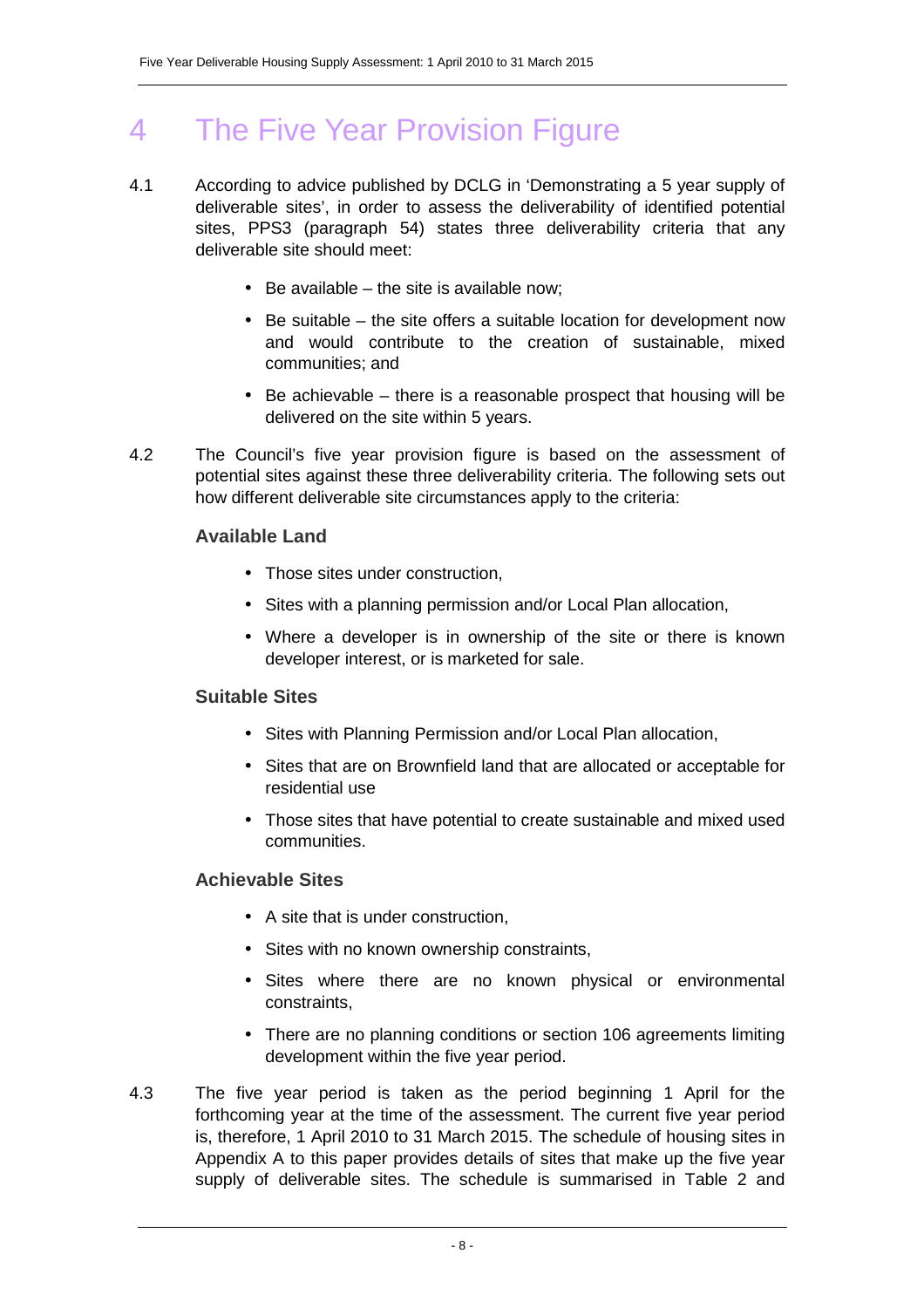includes sites which are allocated in the Replacement Local Plan; have planning permission and are not yet recorded as fully completed (i.e. not started or under construction) and other sites without planning permission but where there is an expectation that development will occur in the next five years in accordance with local plan policies.

| <b>Table 2: Summary of Identified Sites</b>                                          |         |          |         |         |         |       |  |  |  |  |  |  |  |
|--------------------------------------------------------------------------------------|---------|----------|---------|---------|---------|-------|--|--|--|--|--|--|--|
| Year                                                                                 | 2010/11 | 2011/12  | 2012/13 | 2013/14 | 2014/15 | Total |  |  |  |  |  |  |  |
| <b>Extant Planning</b><br>Permissions on                                             | 97      | 50       | 21      | 0       | 0       | 168   |  |  |  |  |  |  |  |
| <b>Allocated Sites</b>                                                               |         |          |         |         |         |       |  |  |  |  |  |  |  |
| <b>Extant Planning</b><br>Permissions on<br><b>Unallocated Large</b><br><b>Sites</b> | 111     | 111      | 66      | 0       | 0       | 288   |  |  |  |  |  |  |  |
| <b>Extant Planning</b><br><b>Permissions on Small</b><br><b>Sites</b>                | 69      | 94       | 46      | $12 \,$ | 0       | 221   |  |  |  |  |  |  |  |
| Residual Allocated<br><b>Sites</b>                                                   | 0       | 57       | 96      | 40      | 40      | 233   |  |  |  |  |  |  |  |
| Contingent/Strategic<br><b>Sites</b>                                                 | 0       | $\Omega$ | 20      | 21      | 0       | 41    |  |  |  |  |  |  |  |
| Total                                                                                | 277     | 312      | 249     | 73      | 40      | 951   |  |  |  |  |  |  |  |

4.4 Table 2 makes no allowance for windfalls, or small Brownfield sites without planning permission, in the calculation of the 5 year supply of 951 dwellings. PPS3 states that windfalls should not be included in the study. However, windfalls have been a continuous supply of housing in the Borough for a number of years and are expected to contribute additional housing supply in the future. Based on historic figures for both large and small windfall completions it is considered justifiable to include 78 dwellings on windfall sites in the final year of the 5 year supply (2014/2015), at which time it is projected that existing planning permissions would have been completed. Clearly further permissions will be granted on sites as yet unidentified (windfalls) and therefore it is estimated that taking into account this, as yet unidentifiable supply, the total 5 year supply would be 1029 dwellings.

#### How Many Years Deliverable Land?

4.5 Brentwood Borough therefore has an overall amount of identifiable and deliverable housing land supply for 951 dwellings over the next five years. That is 172 dwellings more than the current RSS five year requirement (22%). This equates to a housing land supply of 6.1 years as set out in Table 3.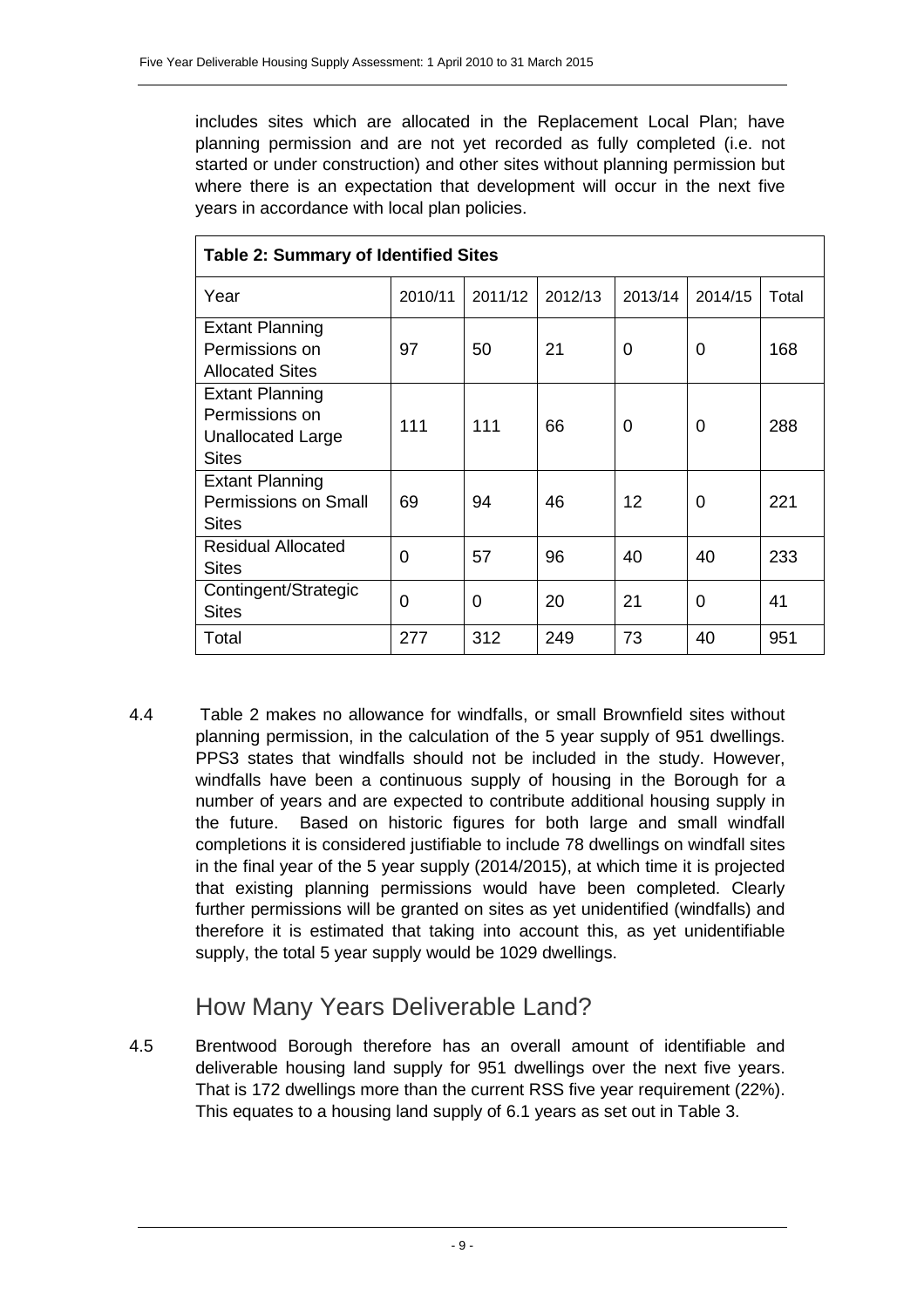4.6 If account is taken of windfall supply, the total would be 1029 dwellings, which is 250 dwellings more than the current requirement (32%) and equates to a housing land supply of 6.6 years.

| Table 3: Summary of 5 Year Deliverable Housing Supply - 1 April 2010 to<br>31 March 2015 |               |  |  |  |  |  |  |  |  |  |  |  |
|------------------------------------------------------------------------------------------|---------------|--|--|--|--|--|--|--|--|--|--|--|
| Approved RSS 5 Year requirement                                                          | 779 dwellings |  |  |  |  |  |  |  |  |  |  |  |
| Approved RSS Annual Average residual<br>requirement                                      | 156 dwellings |  |  |  |  |  |  |  |  |  |  |  |
| <b>Total Identifiable Five Year Supply</b>                                               | 951 dwellings |  |  |  |  |  |  |  |  |  |  |  |
| Annual average supply                                                                    | 190 dwellings |  |  |  |  |  |  |  |  |  |  |  |
| Excess supply over requirement for 5 year period                                         | 172 dwellings |  |  |  |  |  |  |  |  |  |  |  |
| How many years housing supply?                                                           | 6.1 years     |  |  |  |  |  |  |  |  |  |  |  |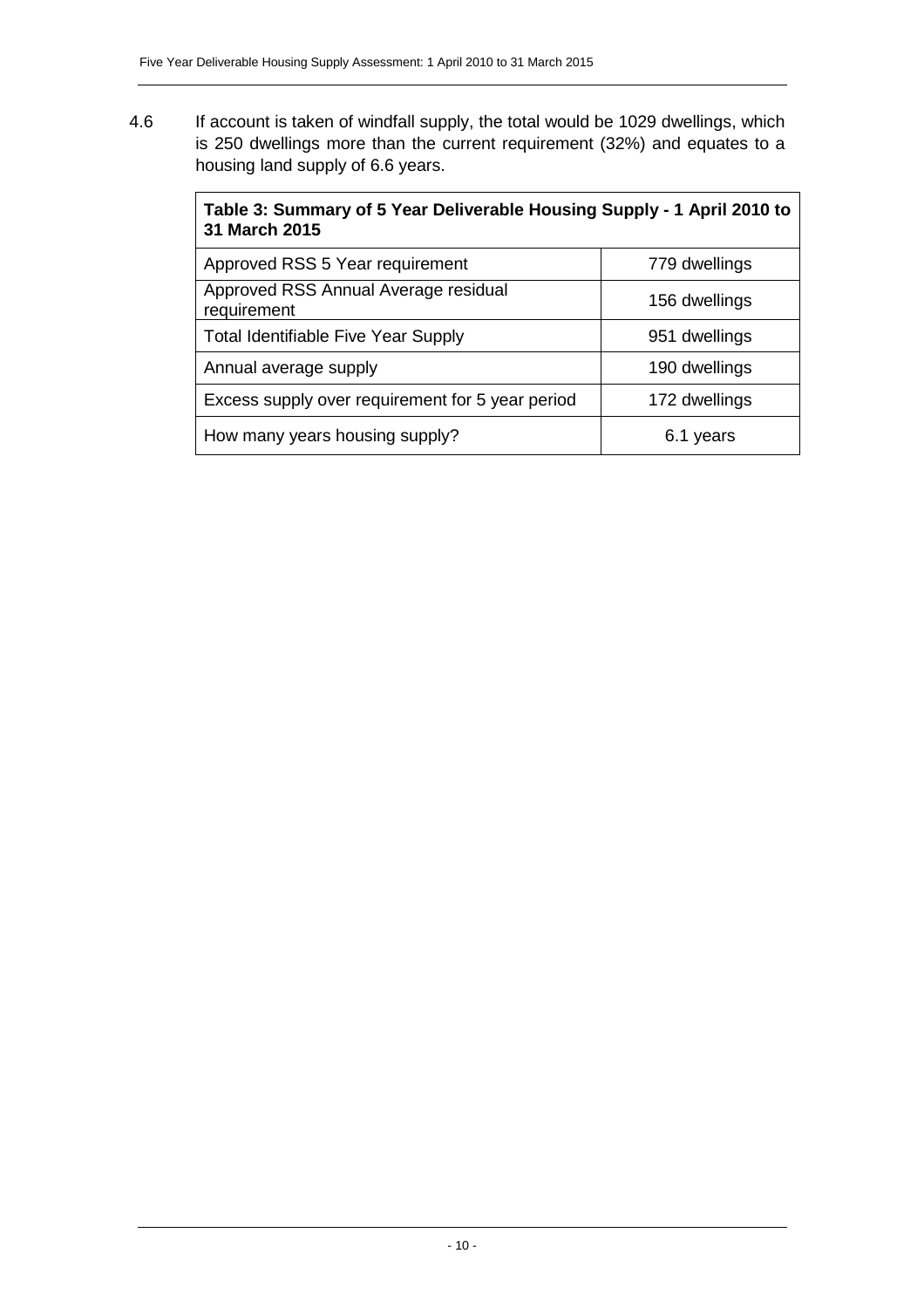# 5 Conclusion

- 5.1 The assessment set out in this paper shows that Brentwood can demonstrate a five year deliverable supply of housing.
- 5.2 In line with national guidance this study will be revised and updated every 12 months, linked to the Annual Monitoring Report (AMR).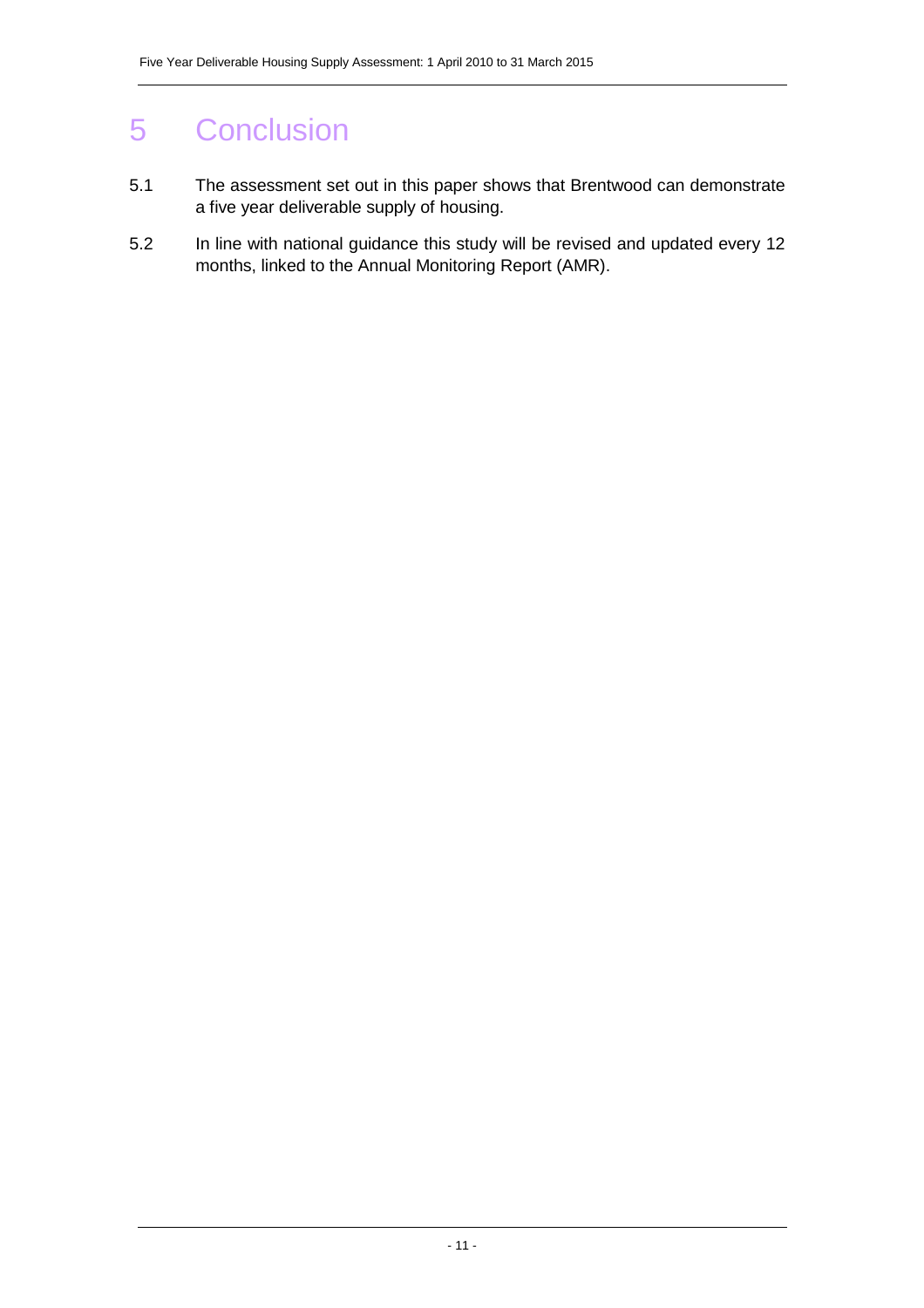# 6 Appendix A: Schedule of Housing Sites

| <b>Extant Planning Permissions on Allocated Sites</b><br>BRW/0989/05<br>Full<br>Former N V Tools Site, St James Road,<br>0.47<br>В<br>53<br>28<br>81<br>$\mathbf 0$<br>53<br>$\mathbf 0$<br>Brentwood.<br>Former British Gas Site, St James<br>BRW/1103/06<br>Full<br>0.65<br>B<br>97<br>350<br>47<br>47<br>$\mathbf{0}$<br>253<br>50<br>Road/Wharf Road, Brentwood<br>BRW/0021/05,<br>Full<br>Warley Hospital, Warley Hill, Warley<br>В<br>107<br>$\overline{7}$<br>4.05<br>$\Omega$<br>21<br>147<br>168<br>50<br>50<br>40<br>BRW/0269/08,<br>BRW/0414/06.<br>BRW/0415/06,<br>BRW/0416/06,<br>BRW/0417/06,<br>BRW/0421/06,<br>BRW/0425/06,<br>BRW/0595/06<br>B<br>BRW/672/05<br>Full<br>William Hunter Way car park site<br>0.16<br>14<br>14<br>14<br>14<br>$\mathbf{0}$<br>$\mathbf 0$ | <b>Formally Identified</b> | Reserved<br>Matters, Full) |  | Greenfield/Brownfield | Existing Dwellings | l number c<br>lings built<br>$\overline{\sigma}$<br>g<br>site | permitted/allocated<br>construction<br>Total residual number<br>of dwellings under | Total number of<br>dwellings on site | Number of residual<br>which are expected to<br>be completed in 5<br>completed | 2009/10 current year | 2010/11         | 2011/12 | 2012/13         | 2013/14     | 2014/15     |
|------------------------------------------------------------------------------------------------------------------------------------------------------------------------------------------------------------------------------------------------------------------------------------------------------------------------------------------------------------------------------------------------------------------------------------------------------------------------------------------------------------------------------------------------------------------------------------------------------------------------------------------------------------------------------------------------------------------------------------------------------------------------------------------|----------------------------|----------------------------|--|-----------------------|--------------------|---------------------------------------------------------------|------------------------------------------------------------------------------------|--------------------------------------|-------------------------------------------------------------------------------|----------------------|-----------------|---------|-----------------|-------------|-------------|
|                                                                                                                                                                                                                                                                                                                                                                                                                                                                                                                                                                                                                                                                                                                                                                                          |                            |                            |  |                       |                    |                                                               |                                                                                    |                                      |                                                                               |                      |                 |         |                 |             |             |
|                                                                                                                                                                                                                                                                                                                                                                                                                                                                                                                                                                                                                                                                                                                                                                                          |                            |                            |  |                       |                    |                                                               |                                                                                    |                                      |                                                                               |                      |                 |         |                 |             |             |
|                                                                                                                                                                                                                                                                                                                                                                                                                                                                                                                                                                                                                                                                                                                                                                                          |                            |                            |  |                       |                    |                                                               |                                                                                    |                                      |                                                                               |                      |                 |         |                 |             |             |
|                                                                                                                                                                                                                                                                                                                                                                                                                                                                                                                                                                                                                                                                                                                                                                                          |                            |                            |  |                       |                    |                                                               |                                                                                    |                                      |                                                                               |                      |                 |         |                 |             |             |
|                                                                                                                                                                                                                                                                                                                                                                                                                                                                                                                                                                                                                                                                                                                                                                                          |                            |                            |  | <b>Sub Total</b>      | $\bf{0}$           | 302                                                           | $\overline{311}$                                                                   | 613                                  | 168                                                                           | $\frac{1}{143}$      | $\overline{97}$ | 50      | $\overline{21}$ | $\mathbf 0$ | $\mathbf 0$ |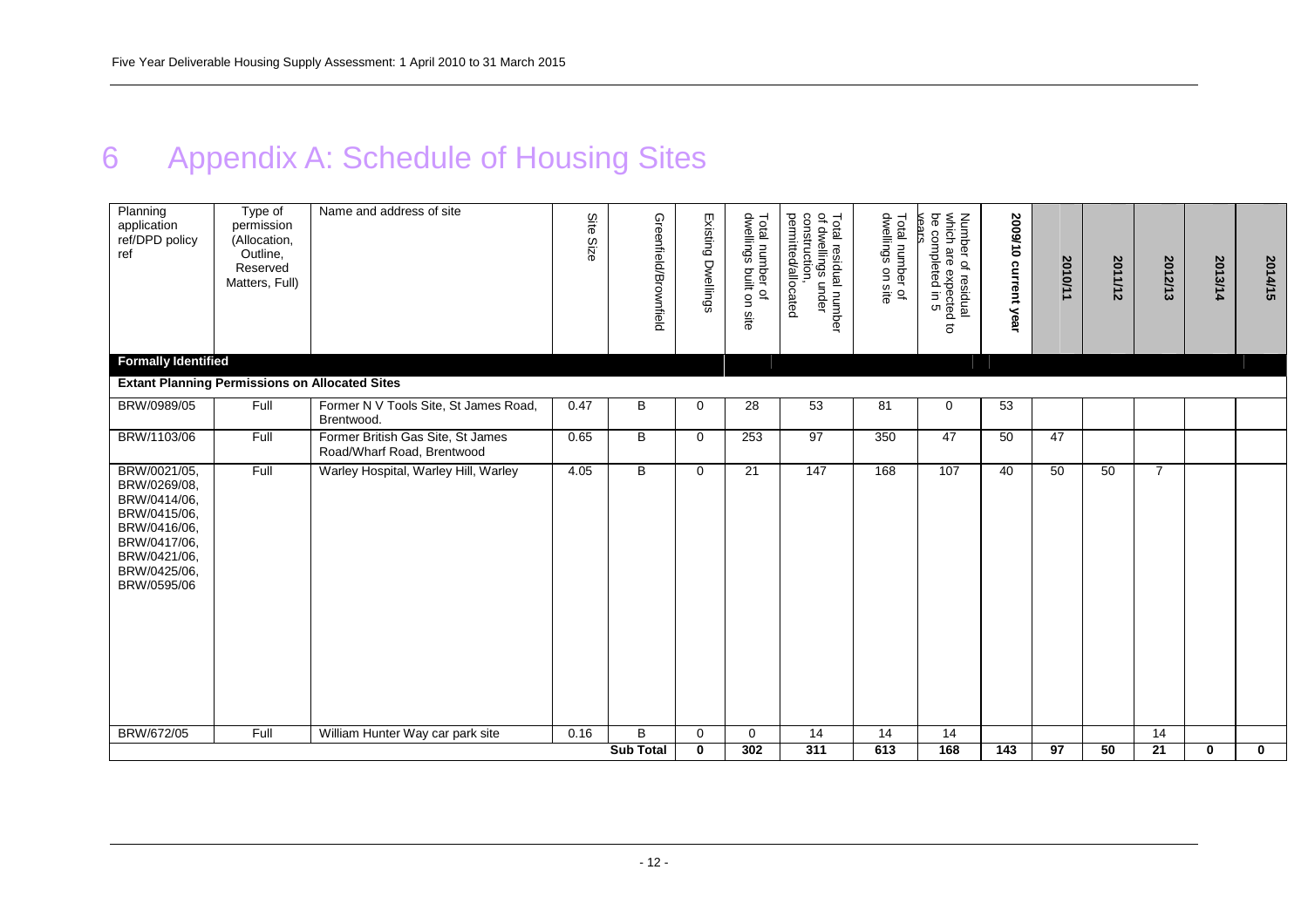|                                                   |      | <b>Extant Planning Permissions on Unallocated Large Sites</b>                                               |      |                  |                |                |                 |                 |                 |                |                 |                 |    |              |              |
|---------------------------------------------------|------|-------------------------------------------------------------------------------------------------------------|------|------------------|----------------|----------------|-----------------|-----------------|-----------------|----------------|-----------------|-----------------|----|--------------|--------------|
| BRW/1081/06                                       | Full | St Charles Youth Treatment Centre,<br>Brentwood                                                             | 6.79 | B                | $\Omega$       | 0              | 120             | 120             | 120             |                | 40              | 40              | 40 |              |              |
| BRW/0369/07                                       | Full | Former Sam's Nightclub, Brentwood                                                                           | 0.44 | B                | $\Omega$       | $\Omega$       | 54              | 54              | 54              |                | 30              | 24              |    |              |              |
| BRW/1148/03                                       |      | 43-53 Ingrave Road, Brentwood                                                                               | 0.23 | $\overline{B}$   | $\overline{4}$ | $\overline{0}$ | 11              | 15              | $\overline{11}$ |                | $\overline{11}$ |                 |    |              |              |
| BRW/0297/05                                       | Full | St Helens RC Infants School, Queens<br>Road, Brentwood                                                      | 0.41 | B                | $\Omega$       | $\overline{0}$ | 40              | 40              | 40              |                | 10              | 20              | 10 |              |              |
| BRW/0610/07                                       | Full | Land rear of the Grange, 93 Queens<br>Road. Brentwood                                                       | 0.35 | $\overline{B}$   | $\Omega$       | $\mathbf{0}$   | $\overline{12}$ | $\overline{12}$ | $\overline{12}$ |                | $\overline{12}$ |                 |    |              |              |
| BRW/0883/07                                       | Full | 122-124 Station Road, West Horndon                                                                          | 0.15 | B                | $\overline{2}$ | $\overline{0}$ | $\overline{11}$ | $\overline{13}$ | $\overline{11}$ |                |                 | $\overline{11}$ |    |              |              |
| BRW/1053/06                                       | Full | Land rear of Sylvia Avenue/Brindles<br>Close, Hutton                                                        | 0.84 | B                | $\mathbf{1}$   | $\Omega$       | $\overline{32}$ | $\overline{33}$ | 32              |                |                 | 16              | 16 |              |              |
| BRW/1092/07                                       | Full | Land adj Britannia Road & 19 Tyrrel<br>Rise, Warley                                                         | 0.26 | B                | 6              | $\Omega$       | 8               | 14              | 8               | $\Omega$       | 8               |                 |    |              |              |
|                                                   |      |                                                                                                             |      | <b>Sub Total</b> | 13             | $\mathbf{0}$   | 288             | 301             | 288             | $\mathbf{0}$   | 111             | 111             | 66 | $\mathbf{0}$ | $\mathbf{0}$ |
|                                                   |      |                                                                                                             |      |                  |                |                |                 |                 |                 |                |                 |                 |    |              |              |
| <b>Extant Planning Permissions on Small Sites</b> |      |                                                                                                             |      |                  |                |                |                 |                 |                 |                |                 |                 |    |              |              |
| BRW/0449/07                                       | Full | Land adj 35 St Charles Road,<br>Brentwood.                                                                  | 0.05 | B                |                |                | -1              | -1              | 0               | -1             |                 |                 |    |              |              |
| BRW/0177/08                                       | Full | Merrymeade House, Merrymeade<br>Chase, Brentwood.                                                           | 0.05 | B                |                |                | 9               | 9               | 9               |                | 5               | 4               |    |              |              |
| BRW/0986/08                                       | Full | 38 St Stephens Crescent, Brentwood.                                                                         | 0.02 | B                |                |                | $\overline{4}$  | $\overline{4}$  | 2               | 2              | $\overline{2}$  |                 |    |              |              |
| BRW/0634/08                                       | Full | Land rear of 65-67 Cromwell Road.<br>Warley.                                                                | 0.04 | B                |                |                | $\overline{4}$  | $\overline{4}$  | 2               | 2              | $\overline{2}$  |                 |    |              |              |
| BRW/0012/08                                       | Full | Searchlight, School Road, Kelvedon<br>Hatch.                                                                | 0.13 | B                | $\overline{1}$ | $\Omega$       | $\overline{2}$  | 3               | $\overline{2}$  |                | $\overline{2}$  |                 |    |              |              |
| BRW/0063/06                                       | Full | Land at 22 Newmans Drive and land<br>rear of 196, 198, 200 and 200A Hanging<br>Hill Lane, Hutton, Brentwood | 0.22 | B                |                | $\overline{2}$ | 3               | 5               | 2               | $\overline{1}$ | $\overline{2}$  |                 |    |              |              |
| BRW/1056/07                                       | Full | 319 Rayleigh Road, Brentwood.                                                                               | 0.10 | $\overline{B}$   | $\overline{1}$ | $\overline{0}$ | 3               | $\overline{4}$  | 3               | $\mathbf 0$    | 2               | $\mathbf{1}$    |    |              |              |
| BRW/0796/08                                       | Full | 72 Arnold Avenue, Hutton.                                                                                   | 0.00 | B                |                | $\Omega$       | $\mathbf{1}$    | $\mathbf{1}$    | $\overline{1}$  | $\Omega$       | $\overline{1}$  |                 |    |              |              |
| BRW/0011/93                                       | Full | Rawden, Herrington Grove                                                                                    | 0.28 | B                |                | $\Omega$       | $\overline{2}$  | 2               | $\overline{2}$  | $\Omega$       | $\overline{2}$  |                 |    |              |              |
| BRW/1061/06                                       | Full | 39 Ridgeway, Hutton.                                                                                        | 0.16 | B                |                | $\Omega$       | $\mathbf{1}$    | $\overline{1}$  | $\Omega$        | $\overline{1}$ |                 |                 |    |              |              |
| BRW/0852/87                                       | Full | R/O 35 and between 27/35 Crow Green<br>Road                                                                 | 0.17 | B                |                | $\mathbf{0}$   | 3               | 3               | $\overline{2}$  | $\mathbf{1}$   | $\overline{2}$  |                 |    |              |              |
| BRW/0482/07                                       | Full | Land adj 367 Ongar Road, Brentwood.                                                                         | 0.03 | B                |                | $\Omega$       | $\mathbf{1}$    | $\mathbf{1}$    | $\mathbf{1}$    |                | $\mathbf{1}$    |                 |    |              |              |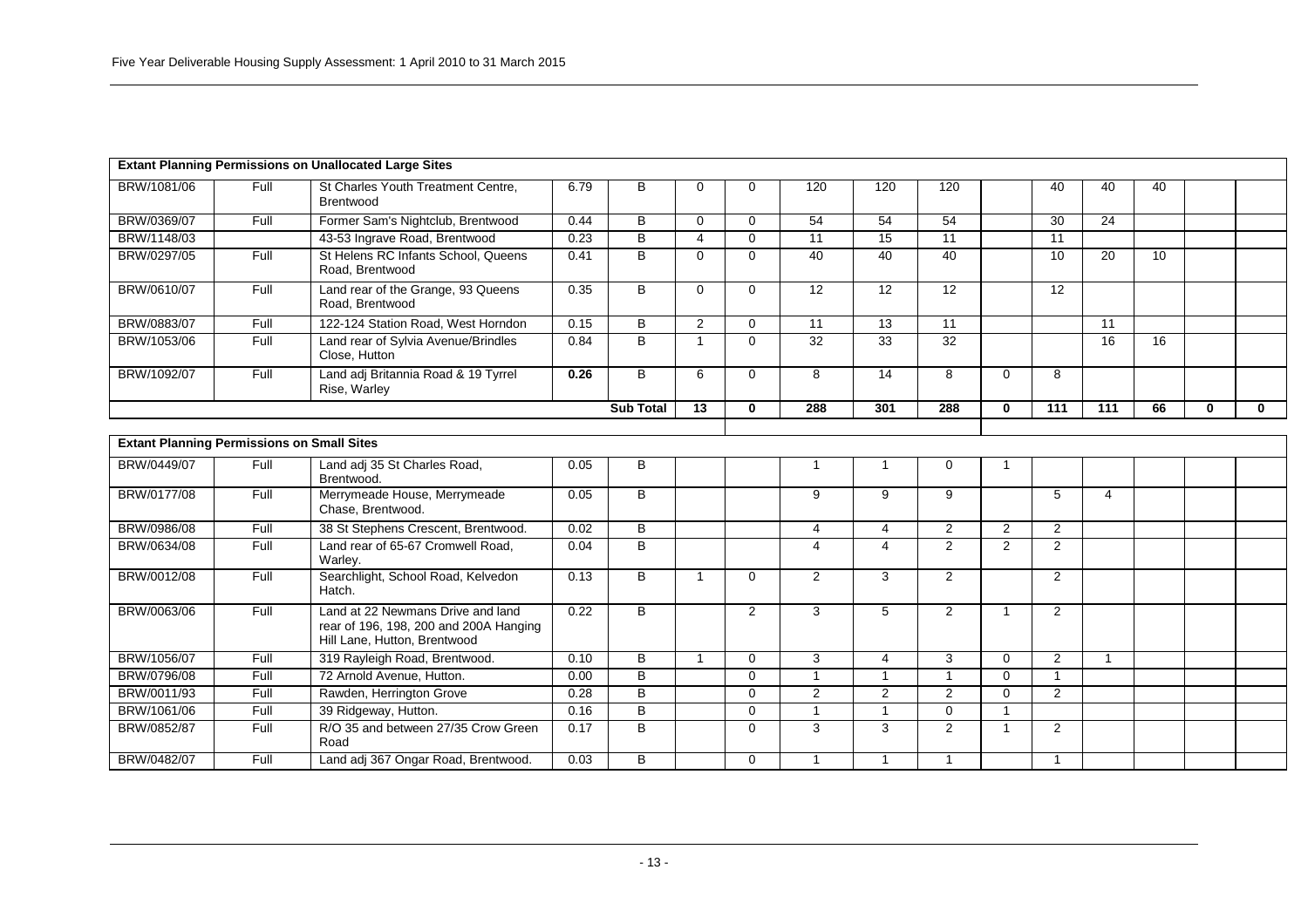| BRW/0072/08 | Full | 503 Ongar Road, Pilgrims Hatch.                                      | 0.04 | B              | -1                       | $\Omega$    |                      | 2              | $\mathbf{1}$   |          | $\overline{1}$ |                         |                |                |  |
|-------------|------|----------------------------------------------------------------------|------|----------------|--------------------------|-------------|----------------------|----------------|----------------|----------|----------------|-------------------------|----------------|----------------|--|
| BRW/0521/92 | Full | Putwell Bridge Farm, Brook Street                                    | 0.06 | G              |                          | $\Omega$    | 1                    | $\mathbf{1}$   | $\mathbf 0$    |          | $\mathbf 0$    |                         |                |                |  |
| BRW/0260/88 | Full | Dytchleys, Coxtie Green Road                                         | 2.61 | B              | $\overline{1}$           | $\Omega$    | 10                   | 11             | 10             |          | $\overline{4}$ | $\overline{4}$          | 2              |                |  |
| BRW/0013/03 | Full | <b>Blacksmiths Cottage, Church Street</b>                            | 0.06 | B              |                          | $\Omega$    | 1                    | $\mathbf{1}$   | $\mathbf 0$    |          | $\mathbf{0}$   |                         |                |                |  |
| BRW/0707/07 | Full | 15 Avenue Road, Warley, Brentwood.                                   | 0.11 | B              |                          | $\Omega$    | 11                   | 11             | 11             |          |                | 6                       | 5              |                |  |
| BRW/0298/08 | Full | 26 Warley Hill, Warley, Brentwood.                                   | 0.03 | B              |                          | $\Omega$    | 4                    | $\overline{4}$ | $\overline{4}$ | $\Omega$ | 2              | 2                       |                |                |  |
| BRW/0171/04 | Full | 5 Security House, Ongar Road                                         | 0.00 | B              |                          | $\Omega$    | 1                    | $\mathbf{1}$   | $\mathbf{1}$   |          | $\mathbf{1}$   |                         |                |                |  |
| BRW/0544/04 | Full | Imperial Peking, 67A High Street                                     | 0.02 | B              |                          | $\Omega$    | $\mathbf{1}$         | $\mathbf{1}$   | $\mathbf{1}$   |          | $\mathbf{1}$   |                         |                |                |  |
| BRW/0875/04 | Full | 12 Western Road                                                      | 0.03 | B              |                          | $\Omega$    | $\overline{2}$       | 2              | $\overline{2}$ |          | $\overline{2}$ |                         |                |                |  |
| BRW/0469/07 | Full | 3 High Street, Brentwood.                                            | 0.00 | B              |                          | $\Omega$    |                      | 1              | 1              |          |                | -1                      |                |                |  |
| BRW/0002/07 | Full | 21 The Vale, Brentwood.                                              | 0.03 | $\overline{B}$ |                          | $\Omega$    | $\overline{1}$       | $\mathbf{1}$   | $\mathbf{1}$   |          |                | $\mathbf{1}$            |                |                |  |
| BRW/1107/07 | Full | 63-65 High Street, Brentwood.                                        | 0.09 | B              |                          | $\Omega$    | 10                   | 10             | 10             |          |                | 10                      |                |                |  |
| BRW/1134/07 | Full | 242 Ongar Road, Brentwood.                                           | 0.03 | B              | 1                        | $\mathbf 0$ | $\overline{1}$       | $\overline{2}$ | $\mathbf{1}$   |          |                | $\overline{\mathbf{1}}$ |                |                |  |
| BRW/1080/07 | Full | Brentwood Academy of Health &<br>Beauty, 7-11 Ongar Road, Brentwood. | 0.03 | $\overline{B}$ |                          | $\Omega$    | $\overline{2}$       | $\overline{2}$ | $\overline{2}$ |          |                | $\overline{2}$          |                |                |  |
| BRW/0171/08 | Full | 60 Ongar Road, Brentwood.                                            | 0.01 | B              |                          | $\Omega$    |                      | $\mathbf{1}$   | 1              |          |                |                         | $\overline{1}$ |                |  |
| BRW/0477/08 | Full | 52a Robin Hood Road, Brentwood.                                      | 0.05 | B              |                          | $\Omega$    | $\blacktriangleleft$ | 2              | $\mathbf{1}$   |          |                |                         | $\overline{1}$ |                |  |
| BRW/0450/08 | Full | (Jewllers) 58 Ongar Road, Brentwood.                                 | 0.01 | B              |                          | $\Omega$    | $\blacktriangleleft$ | $\mathbf{1}$   | $\mathbf{1}$   |          |                |                         | $\mathbf{1}$   |                |  |
| BRW/0624/08 | Full | 54 Ongar Road, Brentwood.                                            | 0.01 | $\overline{B}$ |                          | $\Omega$    | -1                   | $\mathbf{1}$   | $\mathbf{1}$   |          |                |                         | $\mathbf{1}$   |                |  |
| BRW/0766/08 | Full | Daylite Windows, 49 Ongar Road,<br>Brentwood.                        | 0.01 | B              |                          | $\Omega$    | -1                   | $\mathbf{1}$   | $\mathbf{1}$   |          |                |                         | $\mathbf{1}$   |                |  |
| BRW/0802/08 | Full | 31 St Charles Road, Brentwood.                                       | 0.09 | B              | 1                        | $\mathbf 0$ |                      | 2              | $\mathbf{1}$   |          |                |                         | $\overline{1}$ |                |  |
| BRW/0728/08 | Full | 73-73a High Street, Brentwood<br>(Between Barclays Bank & Currys).   | 0.14 | B              |                          | $\Omega$    | $\overline{4}$       | $\overline{4}$ | $\overline{4}$ |          |                |                         |                | $\overline{4}$ |  |
| BRW/0454/04 | Full | 21 & 23 Eastfield Road, Brentwood.                                   | 0.04 | $\overline{B}$ | 2                        | $\Omega$    | $\overline{2}$       | 4              | $\overline{2}$ |          |                | $\overline{2}$          |                |                |  |
| BRW/0403/06 | Full | 96 Queens Road, Brentwood.                                           | 0.04 | B              |                          | $\Omega$    | $\overline{4}$       | 4              | $\overline{4}$ |          | $\overline{2}$ | 2                       |                |                |  |
| BRW/0696/06 | Full | Rose Valley House, Rose Bank,<br>Brentwood.                          | 0.30 | B              | $\overline{1}$           | $\Omega$    | 8                    | 9              | 8              |          | $\overline{4}$ | $\overline{\mathbf{A}}$ |                |                |  |
| BRW/0996/07 | Full | 31 Queens Road, Brentwood.                                           | 0.09 | B              | 1                        | $\Omega$    | 5                    | 6              | 5              |          |                | 5                       |                |                |  |
| BRW/0025/08 | Full | 19-23 Crown Street, Brentwood.                                       | 0.02 | B              |                          | $\Omega$    | $\overline{2}$       | 2              | $\overline{2}$ |          |                |                         | 2              |                |  |
| BRW/0505/08 | Full | 29 Rose Valley, Brentwood.                                           | 0.08 | $\overline{B}$ | $\overline{\phantom{a}}$ | $\Omega$    | 8                    | 9              | 8              |          |                |                         | 4              | 4              |  |
| BRW/0424/04 | Full | 25 Warley Hill and 4-6 Crescent Road                                 | 0.04 | B              | $\Omega$                 | $\Omega$    | $\overline{7}$       | $\overline{7}$ | $\overline{7}$ |          | $\overline{4}$ | 3                       |                |                |  |
| BRW/0663/06 | Full | Land rear of 54 Cromwell Road.<br>Brentwood.                         | 0.05 | B              | $\mathbf 0$              | $\Omega$    | $\overline{2}$       | 2              | $\overline{2}$ |          | $\overline{2}$ |                         |                |                |  |
| BRW/0443/06 | Full | 7 Honeypot Lane, Brentwood.                                          | 0.06 | B              | 1                        | $\Omega$    | $\mathbf 1$          | 2              | $\mathbf{1}$   |          | $\mathbf{1}$   |                         |                |                |  |
| BRW/0534/07 | Full | 30 Westbury Road, Brentwood.                                         | 0.03 | B              | $\mathbf 0$              | $\mathbf 0$ | $\blacktriangleleft$ | 1              | $\mathbf{1}$   |          |                | $\overline{1}$          |                |                |  |
| BRW/0169/07 | Full | Rear of 101 - 107 Warley Hill, Warley.                               | 0.06 | B              | $\Omega$                 | $\Omega$    | 5                    | 5              | 5              |          |                |                         | 5              |                |  |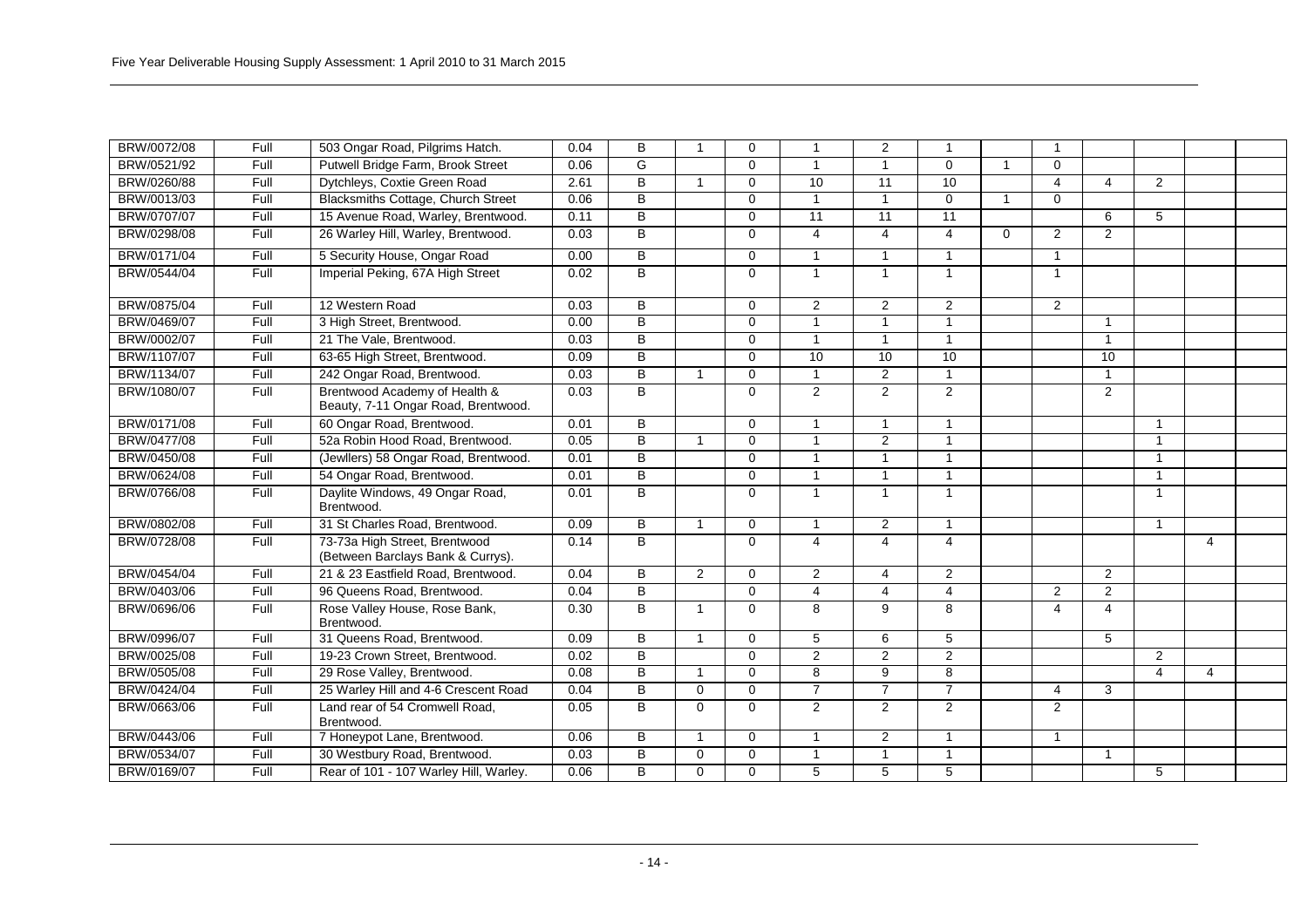| BRW/0268/08 | Full | Garden land of 8 Ashford Avenue.<br>Brentwood.                    | 0.03 | в              | $\Omega$     | $\Omega$ |                | 1              | -1             |                |                         |                |                |  |
|-------------|------|-------------------------------------------------------------------|------|----------------|--------------|----------|----------------|----------------|----------------|----------------|-------------------------|----------------|----------------|--|
| BRW/0110/09 | Full | 17, 19, 21, 23 Border Edge House,<br>Firsgrove Road, Brentwood.   | 0.02 | B              | $\Omega$     | $\Omega$ | 8              | 8              | 8              |                |                         | $\overline{4}$ | $\overline{4}$ |  |
| BRW/0930/08 | Full | Land adj to 1 Fox Hatch, Kelverdon<br>Hatch. Brentwood.           | 0.03 | B              | $\Omega$     | $\Omega$ | $\overline{1}$ | $\mathbf{1}$   | $\mathbf{1}$   | $\overline{1}$ |                         |                |                |  |
| BRW/0931/08 | Full | The Barn, Doddinghurst Road,<br>Doddinghurst, Brentwood.          | 0.05 | B              | $\mathbf 0$  | $\Omega$ | $\overline{2}$ | 2              | $\overline{2}$ |                | 2                       |                |                |  |
| BRW/0432/06 | Full | 164 Brentwood Road, Herongate,<br>Brentwood.                      | 0.03 | B              | $\Omega$     | $\Omega$ | $\mathbf{1}$   | $\mathbf{1}$   | $\mathbf{1}$   | $\mathbf{1}$   |                         |                |                |  |
| BRW/0393/08 | Full | 54 Station Road, West Horndon,<br>Brentwood.                      | 0.03 | B              | $\mathbf 0$  | $\Omega$ | $\overline{2}$ | $\overline{2}$ | $\overline{2}$ |                | $\overline{2}$          |                |                |  |
| BRW/0562/07 | Full | 201-207 Rayleigh Road, Hutton.                                    | 0.03 | B              | $\Omega$     | $\Omega$ | 4              | $\overline{4}$ | 4              | $\overline{4}$ |                         |                |                |  |
| BRW/0896/07 | Full | Larkrise Farm, The Tyburns, Hutton.                               | 0.38 | G              | $\Omega$     | $\Omega$ |                | $\mathbf{1}$   | $\overline{1}$ |                | $\overline{1}$          |                |                |  |
| BRW/0027/09 | Full | 10 Park Avenue, Hutton, Brentwood.                                | 0.10 | B              | $\Omega$     | $\Omega$ |                | 1              | $\overline{1}$ |                | $\overline{1}$          |                |                |  |
| BRW/0525/04 | Full | 1 Kelvedon Close, Hutton                                          | 0.02 | B              | $\Omega$     | $\Omega$ |                |                | $\overline{1}$ |                | $\overline{1}$          |                |                |  |
| BRW/0987/08 | Full | 1 Chelmer Drive, Hutton, Brentwood.                               | 0.06 | $\overline{B}$ | $\Omega$     | $\Omega$ |                | $\overline{1}$ | $\overline{1}$ |                | $\overline{\mathbf{1}}$ |                |                |  |
| BRW/0458/07 | Full | Land adj 12 Alexander Lane, Shenfield.                            | 0.02 | $\overline{B}$ | $\Omega$     | $\Omega$ | 2              | 2              | $\overline{2}$ | 2              |                         |                |                |  |
| BRW/0983/06 | Full | St Ninian. Alexander Lane. Hutton.                                | 0.09 | $\overline{B}$ | $\mathbf{1}$ | $\Omega$ | 6              | $\overline{7}$ | 6              |                | 6                       |                |                |  |
| BRW/1129/07 | Full | Grasmere. Alexander Lane. Hutton.                                 | 0.08 | B              | $\mathbf{1}$ | $\Omega$ | 4              | 5              | $\overline{4}$ |                | $\overline{4}$          |                |                |  |
| BRW/0897/08 | Full | Land rear of St Ninian, Alexander Lane,<br>Shenfield.             | 0.10 | B              | $\Omega$     | $\Omega$ | $\overline{2}$ | $\overline{2}$ | $\overline{2}$ |                |                         | 2              |                |  |
| BRW/0119/06 | Full | Rear of Netherton & Three Hedges,<br>Hutton Mount Brentwood.      | 0.70 | B              | $\mathbf{1}$ | $\Omega$ | 4              | 5              | 4              |                | $\overline{4}$          |                |                |  |
| BRW/0330/04 | Full | Bermans Close, Hutton, Brentwood.                                 | 0.28 | B              | $\mathbf{1}$ | $\Omega$ |                | $\overline{2}$ | $\overline{1}$ |                | $\overline{1}$          |                |                |  |
| BRW/0509/04 | Full | Land rear of 118a High Street<br>Ingatestone.                     | 0.17 | B              | $\Omega$     | $\Omega$ | 9              | 9              | 9              |                | 5                       | $\overline{4}$ |                |  |
| BRW/0162/06 | Full | Land at 51 High Street, Ingatestone,<br>Brentwood.                | 0.02 | B              | $\Omega$     | $\Omega$ | 3              | 3              | 3              |                |                         | 3              |                |  |
| BRW/0573/06 | Full | Land to the rear of 28 - 30 Pine Drive,<br>Ingatestone.           | 0.07 | G              | $\mathbf 0$  | $\Omega$ |                | $\overline{1}$ | $\mathbf{1}$   | $\overline{1}$ |                         |                |                |  |
| BRW/0309/08 | Full | Fryerning Fisheries, Dog Kennel Lane,<br>Ingatestone, Brentwood   | 0.33 | G              | $\mathbf 0$  | $\Omega$ |                | $\mathbf{1}$   | -1             |                | -1                      |                |                |  |
| BRW/0749/08 | Full | 60 High Street, Ingatestone.                                      | 0.01 | B              | $\Omega$     | $\Omega$ |                | $\mathbf{1}$   | $\mathbf{1}$   |                | $\overline{1}$          |                |                |  |
| BRW/0814/08 | Full | 3 & 5 High Street, Ingatestone.                                   | 0.04 | B              | $\Omega$     | $\Omega$ | $\overline{4}$ | $\overline{4}$ | $\overline{4}$ |                |                         | $\overline{4}$ |                |  |
| BRW/0903/08 | Full | Land rear of the Crown Public House.<br>High Street, Ingatestone. | 0.22 | G              | $\Omega$     | $\Omega$ | 5              | 5              | 5              |                |                         | 5              |                |  |
| BRW/0645/02 | Full | Brickhouse Farm. Doddinghurst Road                                | 0.11 | G              | $\Omega$     | $\Omega$ |                | $\overline{1}$ | $\mathbf{1}$   | $\overline{1}$ |                         |                |                |  |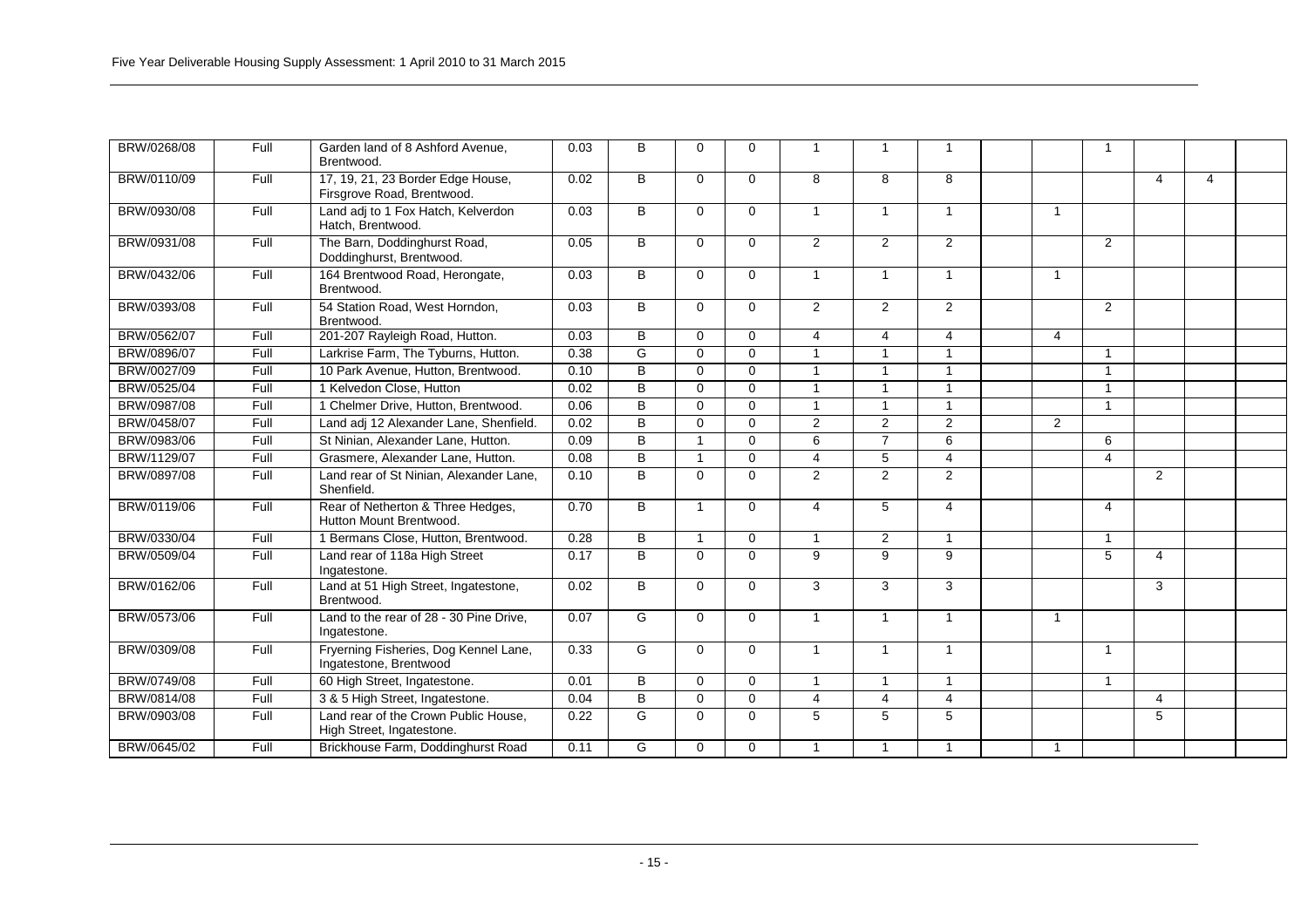| BRW/1036/06          | Full       | Land adj 14 Lancaster Close, Pilgrims<br>Hatch, Brentwood.                               | 0.05 | B.               | $\Omega$    | $\Omega$     | $\overline{2}$  | 2               | $\overline{2}$   |    | 2              |                 |                 |                 |              |
|----------------------|------------|------------------------------------------------------------------------------------------|------|------------------|-------------|--------------|-----------------|-----------------|------------------|----|----------------|-----------------|-----------------|-----------------|--------------|
| BRW/0482/07          | Full       | 87 Hatch Road, Pilgrims Hatch,<br>Brentwood.                                             | 0.02 | B                | $\Omega$    | $\Omega$     | -1              | $\mathbf{1}$    | $\mathbf{1}$     |    |                | -1              |                 |                 |              |
| BRW/0072/08          | Full       | 50 Balmoral Road, Pilgrims Hatch.                                                        | 0.02 | B                | $\Omega$    | $\Omega$     | $\overline{1}$  | $\mathbf{1}$    | $\mathbf{1}$     |    |                | $\overline{1}$  |                 |                 |              |
| BRW/0044/09          | Full       | 6 Kensington Road, Pilgrims Hatch,<br>Brentwood.                                         | 0.05 | B                | 1           | $\Omega$     | $\overline{1}$  | 2               | $\mathbf{1}$     |    |                | $\overline{1}$  |                 |                 |              |
| BRW/0379/07          | Full       | 182a Hutton Road, Shenfield.                                                             | 0.02 | B                | $\Omega$    | $\Omega$     | $\overline{2}$  | 2               | $\overline{2}$   |    | $\overline{2}$ |                 |                 |                 |              |
| BRW/1056/06          | Full       | Jacqueline, Friars Close                                                                 | 0.11 | B                | $\Omega$    | $\Omega$     | 1               | $\mathbf{1}$    | $\mathbf{1}$     |    | $\mathbf{1}$   |                 |                 |                 |              |
| BRW/0157/07          | Full       | 1-5 Chelmsford Road. Hutton.                                                             | 0.04 | B                | $\Omega$    | $\Omega$     | 2               | 2               | 2                |    | 2              |                 |                 |                 |              |
| BRW/1143/07          | Full       | 79 Priests Lane, Shenfield.                                                              | 0.12 | B                | 1           | $\Omega$     | $\mathbf{1}$    | 2               | $\overline{1}$   |    |                | $\overline{1}$  |                 |                 |              |
| BRW/0470/08          | Full       | 56 Hutton Road, Shenfield.                                                               | 0.00 | $\overline{B}$   | $\Omega$    | $\Omega$     | $\overline{ }$  | 1               | $\overline{1}$   |    |                |                 |                 |                 |              |
| BRW/0674/08          | Full       | 77 Shenfield Place, Shenfield.                                                           | 0.16 | B                |             | $\Omega$     | $\overline{1}$  | 2               | $\overline{1}$   |    |                | $\overline{1}$  |                 |                 |              |
| BRW/0906/06          | Full       | 119 Shevon Way, Brentwood.                                                               | 0.03 | B                | $\Omega$    | $\Omega$     | $\overline{4}$  | $\overline{4}$  | $\overline{4}$   |    | 2              | 2               |                 |                 |              |
| BRW/0724/08          | Full       | 35 Brook Street, Brentwood.                                                              | 0.07 | $\overline{B}$   | $\Omega$    | $\Omega$     | 1               | $\mathbf{1}$    | $\mathbf{1}$     |    |                | $\overline{1}$  |                 |                 |              |
| BRW/0460/07          | Full       | Tipps Cross Garage, Blackmore Road,<br>Hook End. Brentwood.                              | 0.08 | B                | $\Omega$    | $\Omega$     | 5               | 5               | 5                |    | 5              |                 |                 |                 |              |
| BRW/1173/07          | Full       | Former Blackmore Youth Centre and<br>library, The Green, Blackmore.                      | 0.07 | B                | $\Omega$    | $\Omega$     | $\mathbf{1}$    | $\mathbf{1}$    | $\mathbf{1}$     |    |                | $\mathbf{1}$    |                 |                 |              |
| BRW/0270/08          | Full       | Land adj 14 Blackmore Mead,<br>Blackmore.                                                | 0.02 | B                | $\Omega$    | $\Omega$     | 1               | $\mathbf{1}$    | $\mathbf{1}$     |    |                | $\mathbf{1}$    |                 |                 |              |
| BRW/0444/08          | Full       | 33 Henrys Terrace, Ongar Road,<br>Stondon Massey.                                        | 0.03 | B                | $\Omega$    | $\Omega$     | $\mathbf{1}$    | $\mathbf{1}$    | $\mathbf{1}$     |    |                | $\overline{1}$  |                 |                 |              |
| BRW/0273/08          | Full       | Lathams timber yard, Wrights Lane,<br>Wyatts Green, Brentwood.                           | 0.62 | B                | $\Omega$    | $\Omega$     | $\mathbf{1}$    | $\mathbf{1}$    | $\mathbf{1}$     |    |                | $\mathbf{1}$    |                 |                 |              |
| BRW/0034/09          | Full       | Blackmore Centre & Library, Blackmore<br>Road.                                           | 0.07 | B                | $\mathbf 0$ | $\Omega$     | 1               | $\mathbf{1}$    | $\mathbf{1}$     |    |                | $\mathbf{1}$    |                 |                 |              |
|                      |            |                                                                                          |      | <b>Sub Total</b> | 20          | $\mathbf{2}$ | 231             | 253             | $\overline{221}$ | 10 | 69             | 94              | 46              | $\overline{12}$ | $\mathbf{0}$ |
|                      |            |                                                                                          |      |                  |             |              |                 |                 |                  |    |                |                 |                 |                 |              |
|                      |            | Residual allocated sites (Currently allocated and sites in submitted LDF/DPD)            |      |                  |             |              |                 |                 |                  |    |                |                 |                 |                 |              |
| Policy H1 and<br>LT9 | Allocation | Highwood Hospital, Geary Drive,<br>Brentwood                                             | 5.19 | B                | 0           | $\Omega$     | 108             | 108             | 108              |    |                |                 | 28              | 40              | 40           |
| Policy H1 and<br>LT9 | Allocation | Little Highwood Hospital, Geary Drive                                                    |      | B                | $\Omega$    | $\Omega$     | $\overline{72}$ | $\overline{72}$ | 72               |    |                | $\overline{32}$ | 40              |                 |              |
| Policy H1            | Allocation | North of Highwood Close, Brentwood                                                       | 0.47 | B                | $\mathbf 0$ | $\Omega$     | 16              | 16              | $\mathbf 0$      |    |                |                 |                 |                 |              |
| BRW/661/2009         | <b>TBD</b> | Phase 4A, Former British Gas/Transco<br>site, Wharf Road and St James Road,<br>Brentwood | 0.47 | $\overline{B}$   | $\Omega$    | $\Omega$     | 53              | $\overline{53}$ | 53               |    |                | 25              | $\overline{28}$ |                 |              |

**Sub Total 0 0 249 249 233 0 0 57 96 40 40**